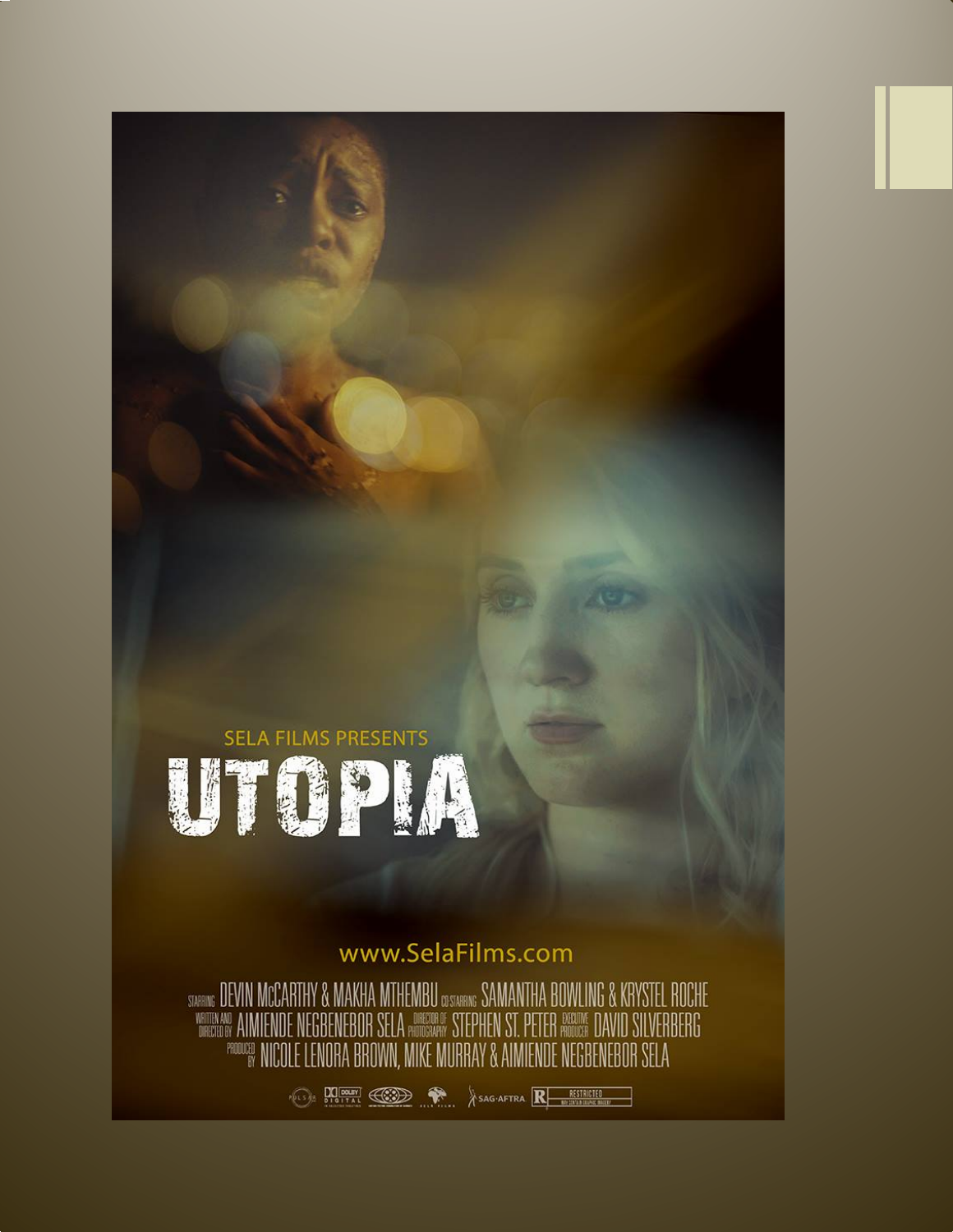#### **SYNOPSIS**

**Utopia**, a film about true love and self-acceptance, follows a Ugandan woman who wakes up from a blissful coma: the result of her narrowly escaping a fire with her life and now she must face the reality of her neardeath experience.

## **NEWS & REVIEWS**

The Monthly Film Festival Film of the Month:<https://tmff.net/reviews/utopia/>

Film Strip International Film Festival Short Films Review:<https://www.fiffest.net/utopia>

#### **FESTIVAL TOUR**

<https://www.selafilms.com/utopia>

## **MEDIA**

**WEBSITE:** [www.selafilms.com](http://www.selafilms.com/)

**FACEBOOK:** [www.facebook.com/selafilms](http://www.facebook.com/selafilms)

**INSTAGRAM: @selafilms**

**TWITTER: @selafilmsllc**

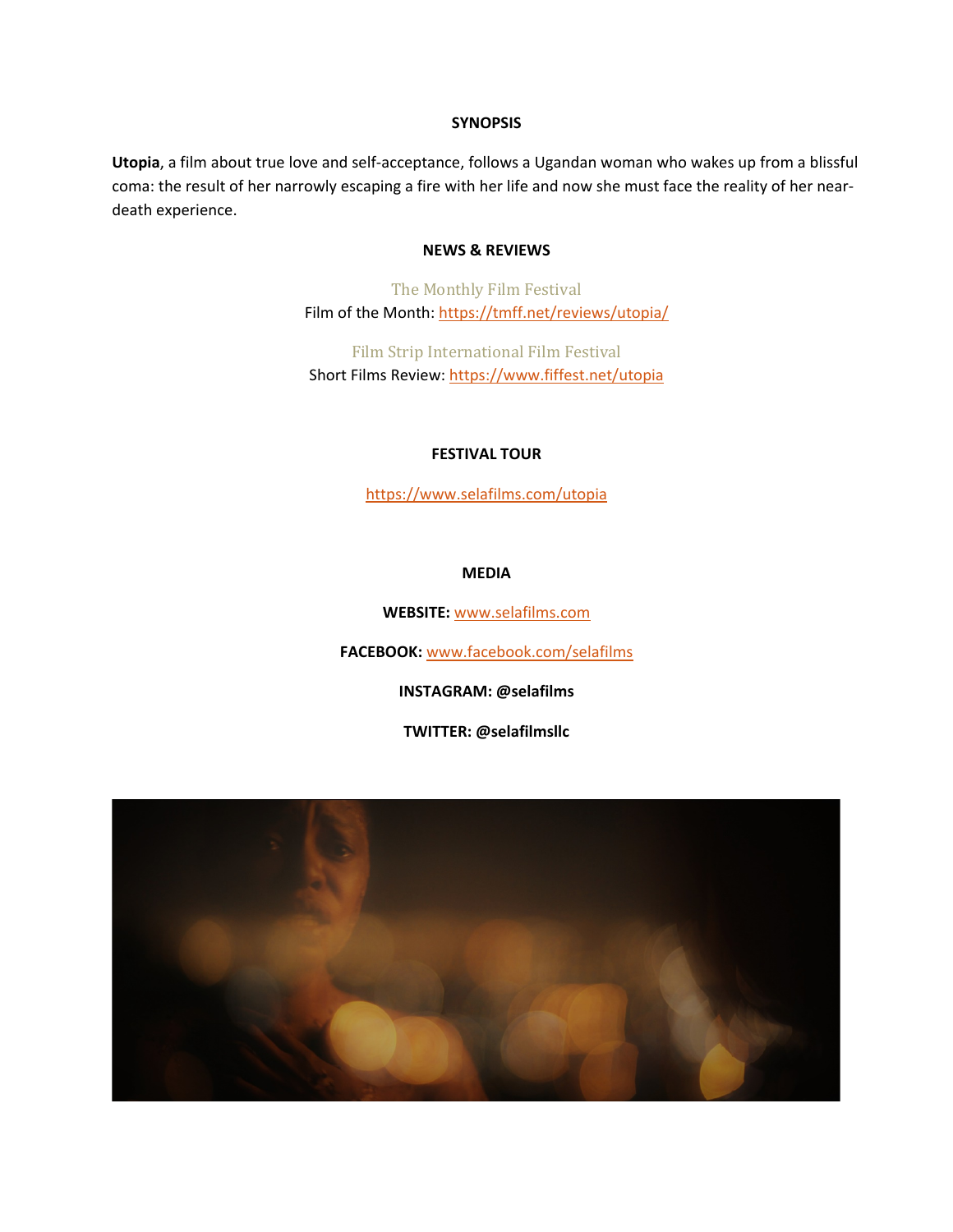

<https://www.imdb.com/name/nm8743713> <https://www.imdb.com/name/nm6811842>



Samantha Bowling (Lilly, Los Angeles) Manus (Research Roche (Lilly, Uganda)

## <https://www.imdb.com/name/nm3584805> <https://www.imdb.com/name/nm5291027>



Makha Mthembu (Angel, Uganda) Devin McCarthy (Angel, Los Angeles)



- Will Blagrove (Dr. Jelani) <https://www.imdb.com/name/nm1309437>
- 
- 
- 

Sarah Hassan (Mom) <https://www.imdb.com/name/nm3062843>

Sonia Grace <https://www.imdb.com/name/nm4496445>

Qunicee Kaya Dill <https://www.imdb.com/name/nm5403144>

Sushana Watkins <https://www.imdb.com/name/nm3194961>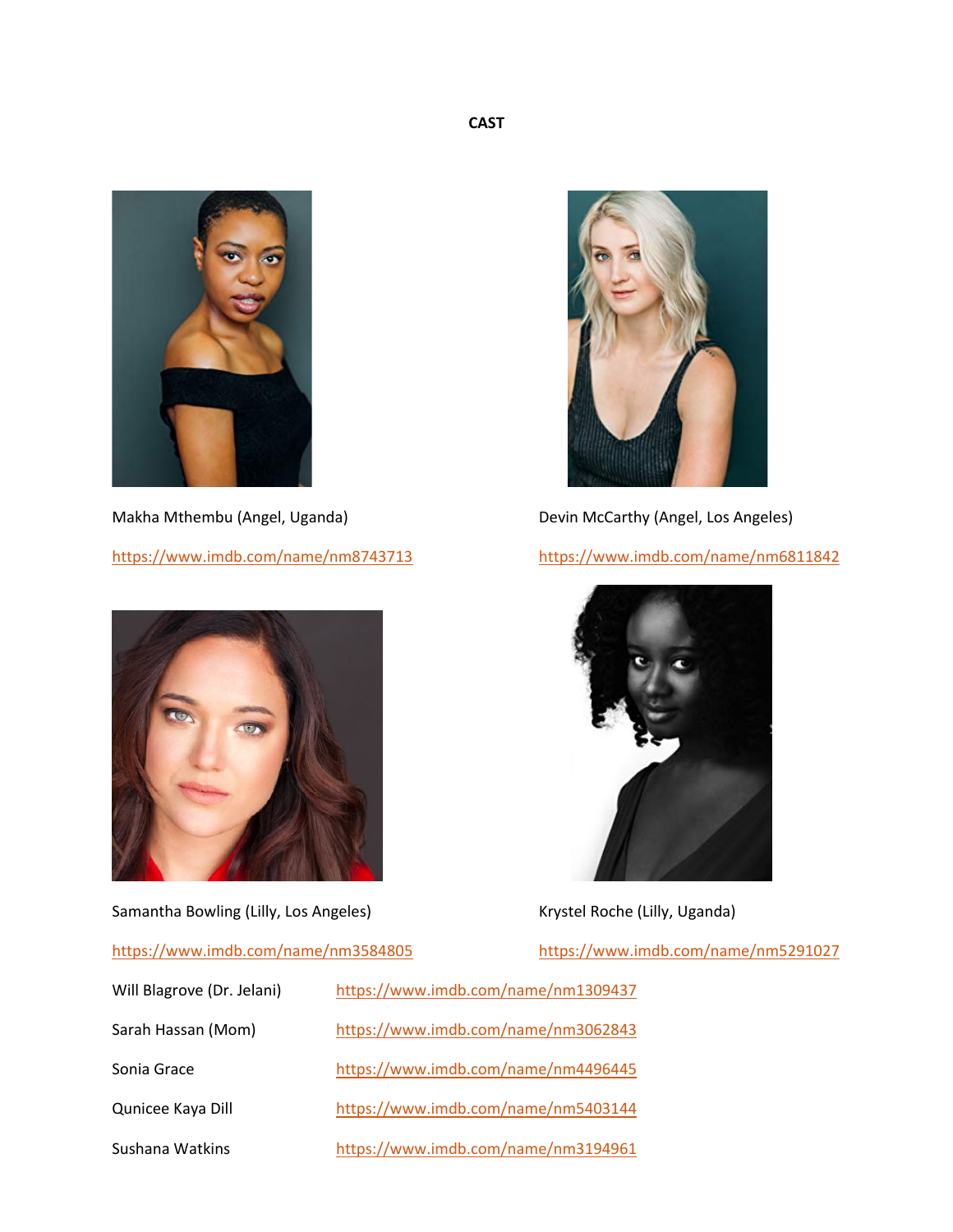#### **CREW**



Aimiende Negbenebor Sela is the **Writer-Director** of the award winning true story *Asa, A Beautiful Girl*, crime drama *A Day in the Life of Who*, romantic comedy *Blind Date*, and her most recent surreal drama *Utopia*. Growing up from that kid watching The Sound of Music (on repeat) one forever summer back in Nigeria to the adult cozied up on a California love seat to TCM, dazzled by the complexity of the characters in 12 Angry Men, films have always helped Aimiende make sense of a nonsensical world. Her hope as a filmmaker is that her work shows that we live the same lives, we're just colored differently.



Nicole Lenora, **Producer**, has curated her career around stellar storytelling. Whether it's been through producing commercials or independent films, her keen eye to detail and crew-project matchmaking has made her stand out in the industry. Starting her professional career as a broadcast journalist before transitioning into film, she has a 360 view of the industry which has helped her both market and create quality films. Currently, she's in development on her first feature script "The Red Kite" as well as in pre-production on a couple Indies slated for principle photography at the beginning of 2019. When she's not writing or producing, she enjoys drawing, geode hunting and scuba diving.



Stephen St. Peter, **Cinematographer**, was born to a Norwegian mother and an American father and cherishes citizenship in both countries. He grew up in the cold north of Norway, surrounded by breathtaking nature. He continues to search for this natural beauty in everyday life and tries to incorporate it into his work. He now resides in LA and graduated from American Film Institute in 2014 with an MFA in cinematography. Stephen has seen the power of cinema and believes it's a window into our lives and unknown worlds and that ultimately it can help us gain understanding and unite us. He is always trying to improve his craft and create the best frame to tell the story.

Eric Rickey, **Composer** <https://www.imdb.com/name/nm5992166>

Pulsar Studios, **Sound Design & Mixing** (Portugal) [https://www.pulsarsoundstudios.com](https://www.pulsarsoundstudios.com/)

Walter Moïse, **Editor** <https://www.imdb.com/name/nm2149983>